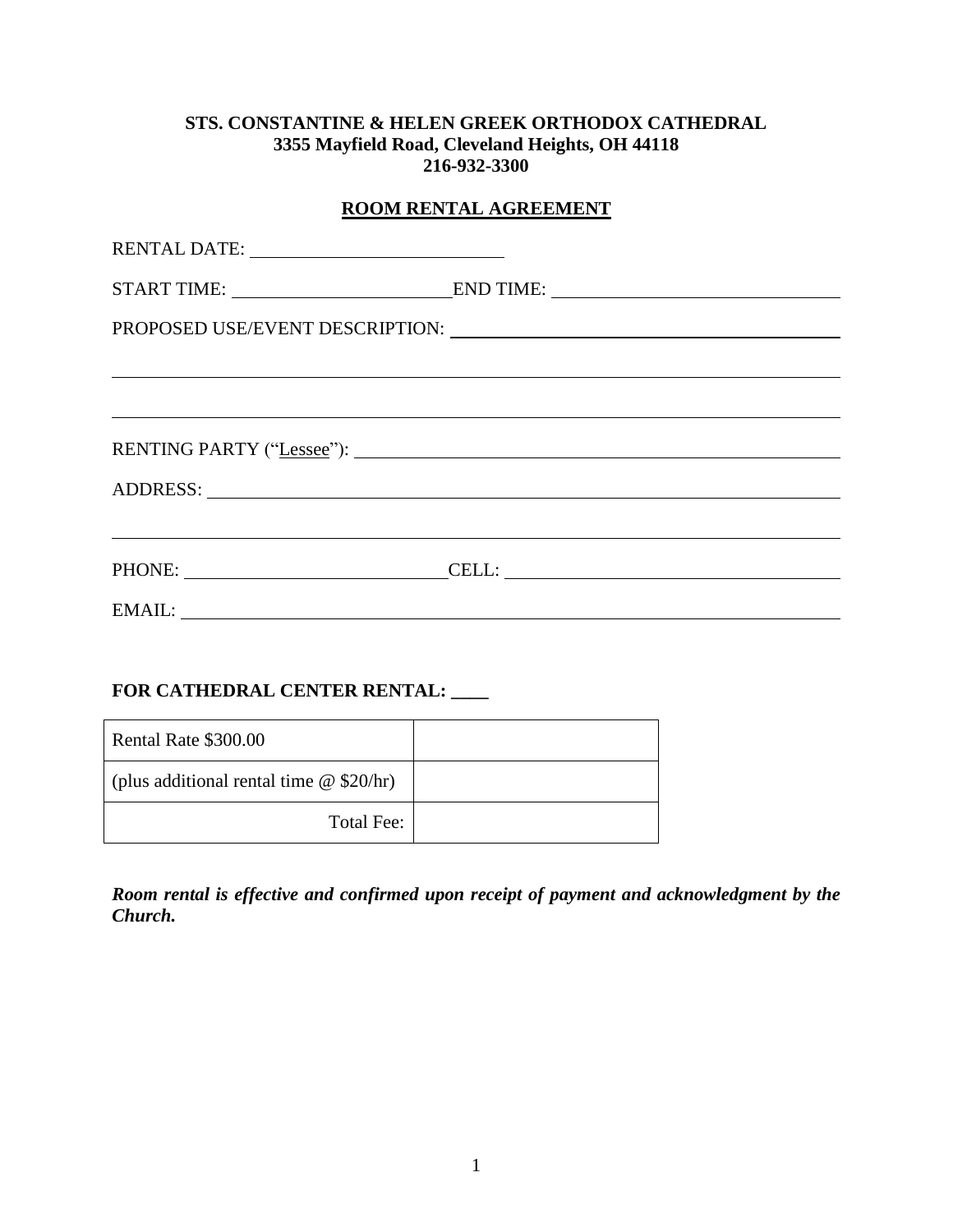## **GENERAL TERMS AND CONDITIONS FOR ALL RENTALS**

These General Terms and Conditions and the Information Sheets of the applicable hall (collectively, the "Terms of Agreement") apply to all rentals. Any modification the Terms of Agreement must be in writing and signed by the Lessee and Sts. Constantine & Helen Greek Orthodox Cathedral (the "Church").

1. **Term.** The term of this agreement shall be limited to the date of Lessee's event, as well as, those times necessary to prepare for that event. The preparation/decorating times shall be requested by the Lessee and agreed to by the Church before the Lessee schedules vendor visits to the facility.

2. **Rental Fee and Duration.** The rental fee includes use of the applicable hall with custodian for up to five hours. The custodian must be on duty one (1) hour before after the planned activity and is considered part of the rental period.

3. **Additional Hours.** Additional rental hours can be purchased at the rate of \$20.00 per hour and must be included in your payment when reserving the hall. Your event may not exceed the time reserved for the hall.

4. **Tables and Chairs.** Tables and chairs will be supplied. You are responsible for supplying your own table settings (including paper products), tablecloths, decorations and any other accessories you wish to use for the occasion.

5. **Set Up.** Please submit a copy of the set-up needed along with the number of tables and chairs required for the event no later than one (1) week prior to the rental date.

6. **Clean Up.** As detailed in the Kitchen Protocol and Clean-Up Checklist, both the hall and kitchen must be cleaned thoroughly at the end of the rental period.

7. **Lost Items.** The Lessee understands that the Church will not be held liable for any items lost, misplaced, stolen or damaged. The Lessee is responsible to confirm that there are no items left that do not belong to the Church. Any items left will be donated to charity or discarded.

8. **Participation by Church Parishioners**. The participation, attendance, association or other involvement of parishioners or members of the Church with the Lessee or Lessee's event shall not constitute or be deemed to be the participation, attendance, association or other involvement of the Church in any capacity.

9. **Assumption of Risk.** Using the Church for any event carries with it certain inherent risks that cannot be eliminated regardless of the care taken to avoid injuries. The specific risks vary from one activity to another, but the risks range from (i) minor injuries, (ii) major injuries and (iii) catastrophic injuries. The Lessee acknowledges that every precaution will be taken by the Church in ensuring its safety. However, in the absence of willful misconduct or gross negligence, the Church will not be responsible for any loss or injuries to any parties in attendance at Lessee's event.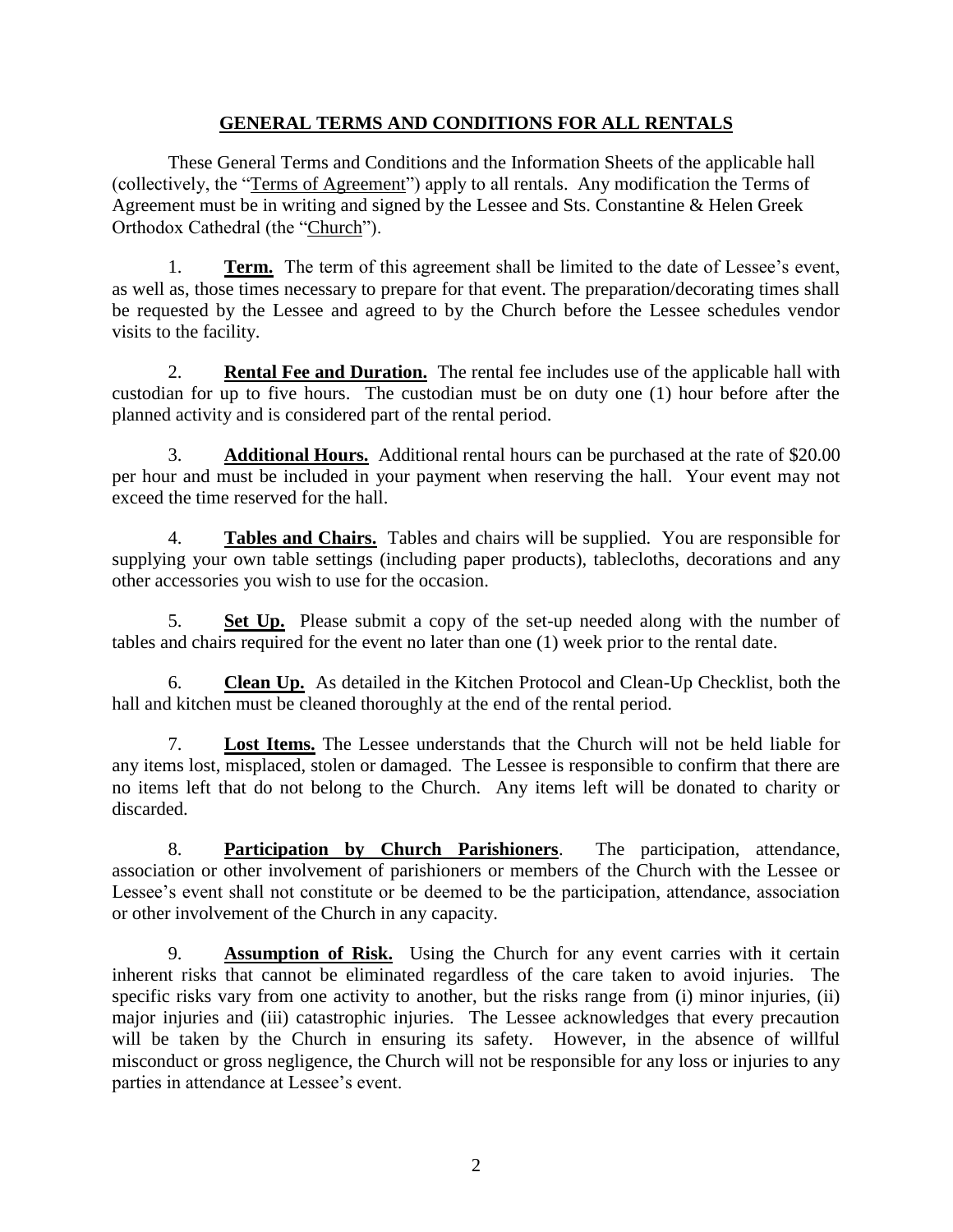10. **Waiver of Liability.** THE LESSEE AGREES TO RELEASE, WAIVE, DISCHARGE AND COVENANT NOT TO SUE THE CHURCH OR ANY SERVICE PROVIDER OF THE CHURCH FROM ANY AND ALL LIABILITIES, CLAIMS, LOSSES, DEMANDS, OR CAUSES OF ACTION, EXCEPT IN THE EVENT OF GROSS NEGLIGENCE OF THE CHURCH, THAT MAY ARISE FROM OR BE RELATED TO ANY LOSS, DAMAGE, ACCIDENT, ILLNESS OR INJURY, INCLUDING DEATH, WHICH MAY BE SUSTAINED BY THE LESSEE OR THE GUESTS OF THE LESSEE WHILE ATTENDING THE LESSEE'S EVENT AT THE CHURCH. THE LESSEE AGREES TO FURTHER RELEASE, WAIVE, DISCHARGE AND COVENANT NOT TO SUE THE CHURCH FROM ANY LIABILITIES, CLAIMS, LOSSES, DEMANDS, OR CAUSES OF ACTION, EXCEPT IN THE EVENT OF GROSS NEGLIGENCE OF THE CHURCH, WHICH MAY ARISE FROM OR BE RELATED TO ANY LOSS, DAMAGE, ACCIDENT, INCLUDING DEATH, WHICH MAY BE SUSTAINED AS A RESULT OF ANY VENDORS OR SERVICE PROVIDERS TO THE LESSEE'S EVENT. IN ANY EVENT, TO THE EXTENT PERMITTED BY APPLICABLE, LESSEE'S REMEDIES ARE LIMITED TO THE RETURN OF THE RENTAL FEE.

11. **Hold Harmless and Indemnification.** The Lessee agrees to defend, indemnify and hold harmless the Church from and against every loss, claim, expense (including attorney's fees and costs), liability or payment by reason of any damages or injury to person (including death) or property (including loss of use or theft thereof) directly or indirectly arising out of, or in connection with this agreement, in proportion to and to the extent that such injury, death or damage is caused by the actual or tortious conduct (active or passive) of the Lessee or the Lessee's guests.

12. **Damages.** The Lessee shall be responsible for any damages sustained as a result of Lessee's use of the premises or Lessee's event. The Church reserves the right to file a claim and/or suit against Lessee for any damages sustained as a result of the Lessee's event. This includes, and is not limited to those damages caused by the Lessee and/or guests and/or any third parties involved, including any entity providing service to the Lessee or directly or indirectly resulting from event conducted by the Less. This includes, but is not limited to, any and all third parties on the premises as a result of the event, such as: vendors, bands, DJ's, emergency medical staff, police department, fire department, and/or any other entity providing service, whether requested or not, to the event. Damages includes physical damage to any part of the premises, personal injury to any person attending the event, any unpaid balances to third-party vendors, and any other physical, financial or personal damage sustained as a result of this function.

13. **Severability.** If any provision of this agreement is or becomes invalid, illegal or unenforceable in any respect under any law, the validity, legality and enforceability of the remaining provisions hereof shall not in any way be affected or impaired.

14. **Governing Law.** This agreement shall be governed by and construed in accordance with the laws of the State of Ohio, regardless of the place of its execution or performance.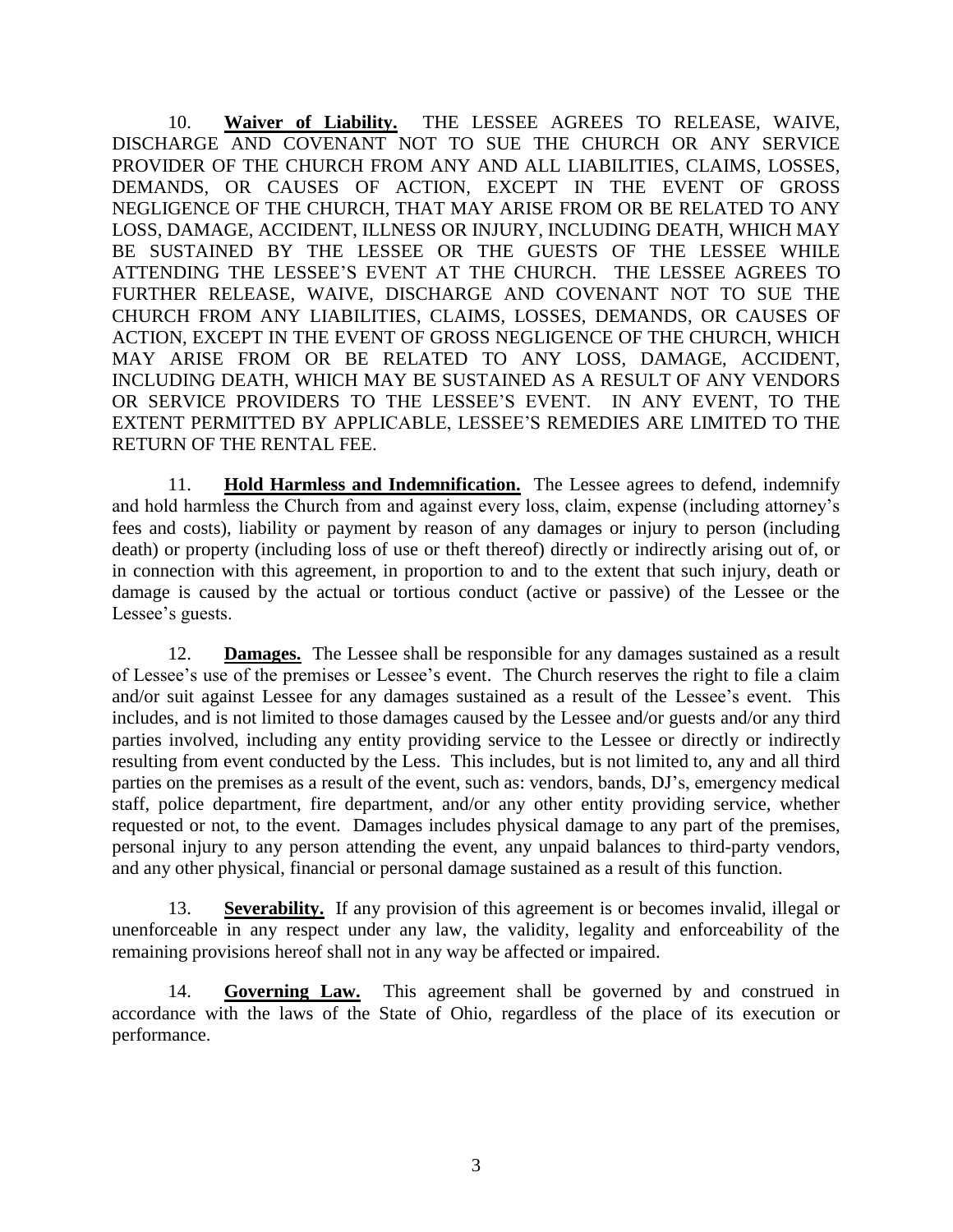The Lessee acknowledges and agrees to the Terms of Agreement.

Signature of Lessee

Date

\_\_\_\_\_\_\_\_\_\_\_\_\_\_\_\_\_\_\_\_\_\_\_\_\_\_\_\_\_\_\_\_\_\_\_\_\_\_

\_\_\_\_\_\_\_\_\_\_\_\_\_\_\_\_\_\_\_\_\_\_\_\_\_\_\_\_\_\_\_\_\_\_\_\_\_\_

Rental Agreement Acknowledge and Approved:

\_\_\_\_\_\_\_\_\_\_\_\_\_\_\_\_\_\_\_\_\_\_\_\_\_\_\_\_\_\_\_\_\_\_\_\_\_\_

\_\_\_\_\_\_\_\_\_\_\_\_\_\_\_\_\_\_\_\_\_\_\_\_\_\_\_\_\_\_\_\_\_\_\_\_\_\_

Signature of Church Representative

Date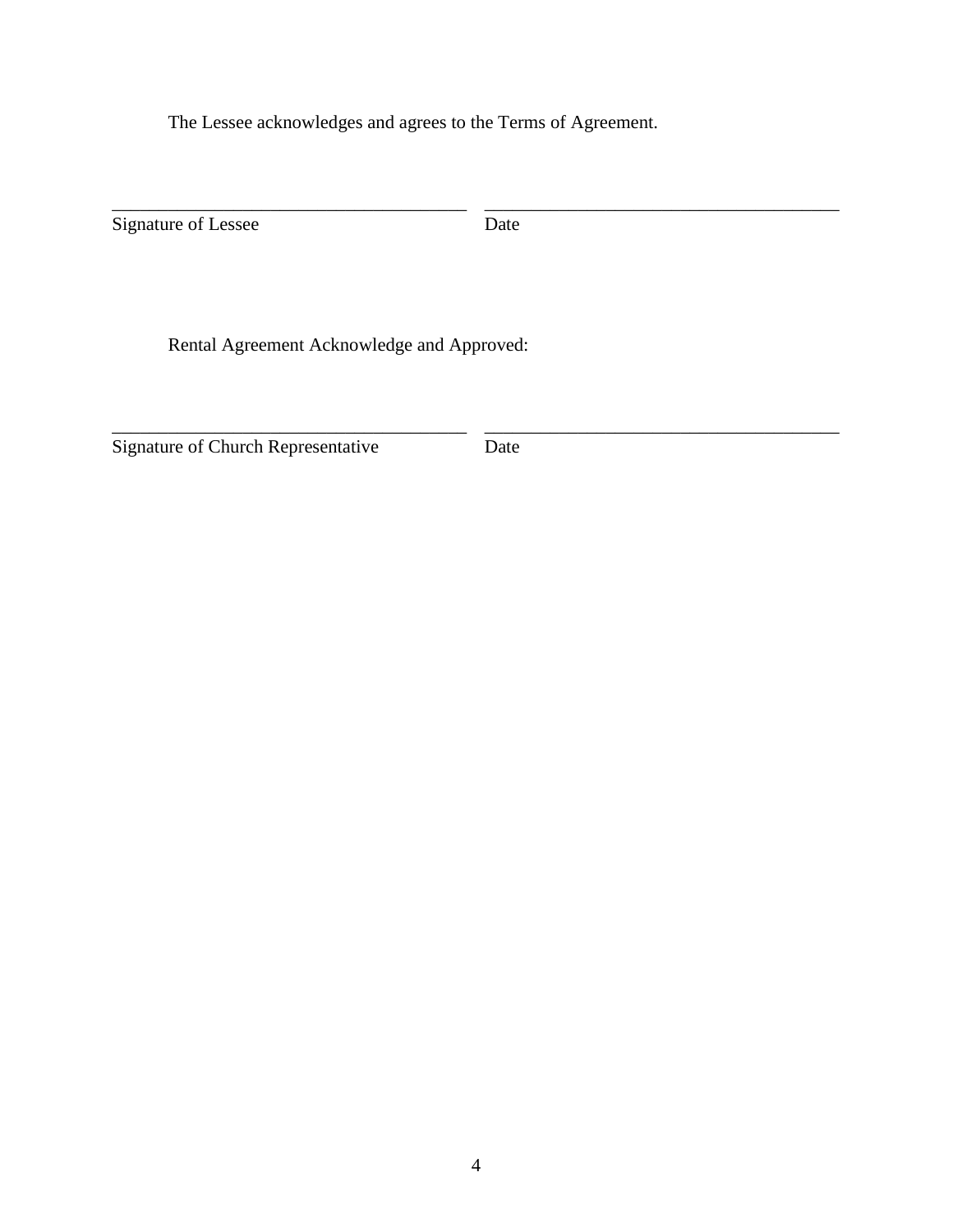#### **CATHEDRAL CENTER GENERAL INFORMATION SHEET**

- All outside rental materials may be dropped off at the hall on the morning prior to the scheduled event (other than Sunday events in which case items must be dropped off on Friday or special arrangements can be made).
- All outside rental materials must be picked up on Monday after the event (weekend events only) no later than 3:00 p.m. or special arrangements can be made.
- Decorations for the event can be set-up by the Lessee between the hours of 8:00 a.m. 3:00 p.m., depending on the rental date. Please speak with the office manager prior to event to assure proper scheduling.
- The use of alcohol and wine is permitted in Cathedral Center proper only. Absolutely no spirited beverage will be allowed outside of said function area.
- A police officer must be on duty during the hours of the event (wedding receptions etc) if alcohol, beer or wine is served. Guests that are in law enforcement cannot be used in place of the officer
- The use of tea lights on tables is permitted
- The custodian on duty at the time of the event is responsible for cleaning the restrooms, removal of garbage already placed in plastic bags and hall floor
- The Lessee and/or Caterer are required to clean off all tables and chairs and wipe down kitchen area and equipment. A copy of our Clean-Up Check List is attached.
- Guests are requested to vacate the premises immediately following the end of the rental time so as to allow the caterer, Lessee and custodian ample time to clean-up
- Smoking is **NOT** permitted inside any area of the building.
- There are no music restrictions placed on the event in Cathedral Center.
- Sts. Constantine & Helen Greek Orthodox Cathedral assumes no responsibility for items that are rented by the Caterer or Lessee. Any rented items left behind must be picked up by the rental company on Monday following the weekend event no later than 3:00 p.m. Special arrangements can be made with staff.
- -
- Before leaving, Lessee / Caterer must sign Check List and review with a Church Staff Member.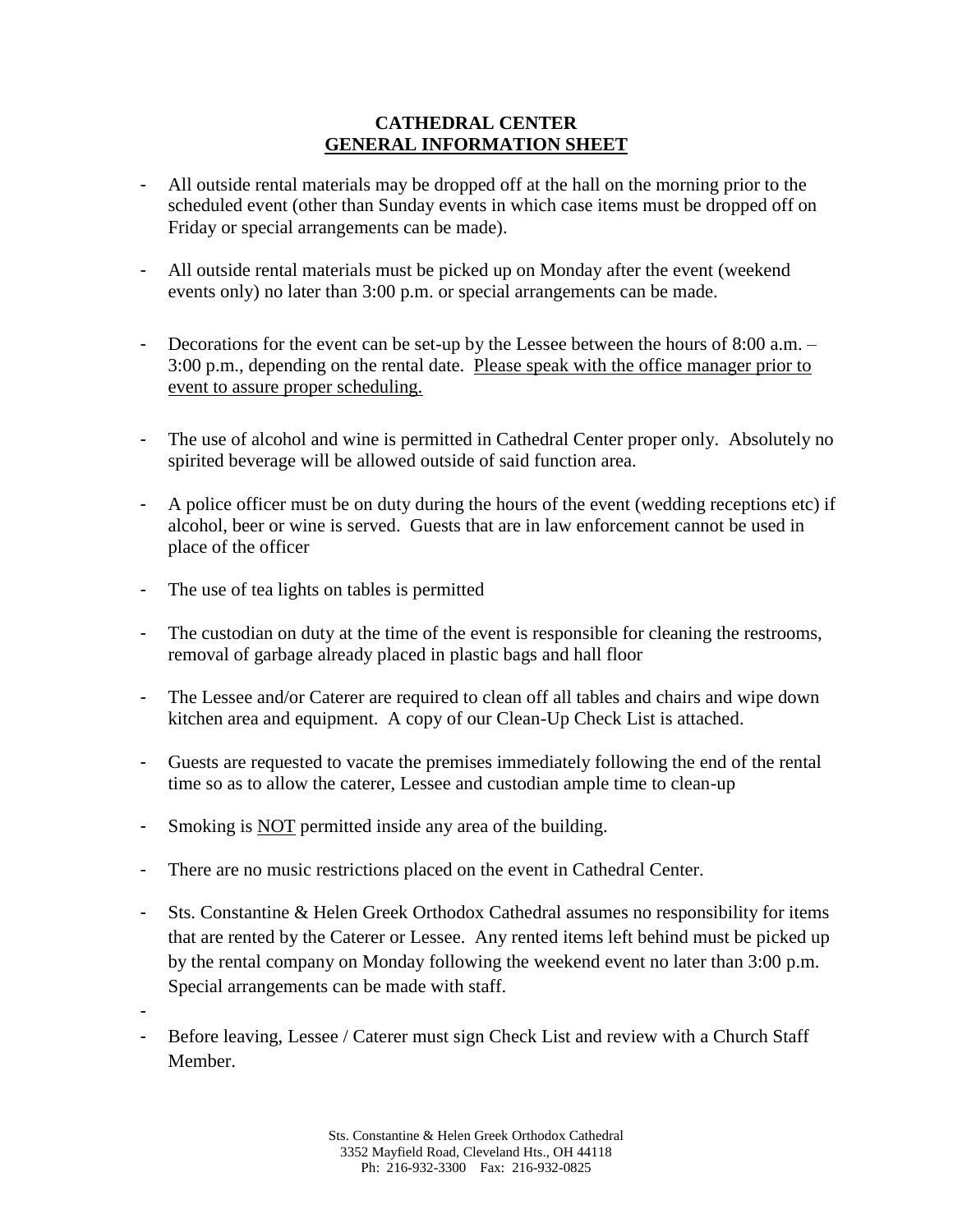- Lessee agrees to submit a pencil drawing of the planned set-up no later than one week prior to the event. You are encouraged to work with church staff to make sure your particular set up is feasible and safe for all involved.
- The safety of everyone using the Church facilities is our major concern. We ask your cooperation in this effort by implementing safe working procedures and by observing the suggestions of our staff.
- Please contact the church office with any questions or concerns at 216-932-3300.

*You are asked to refrain from any activity that may violate the dignity of the Church*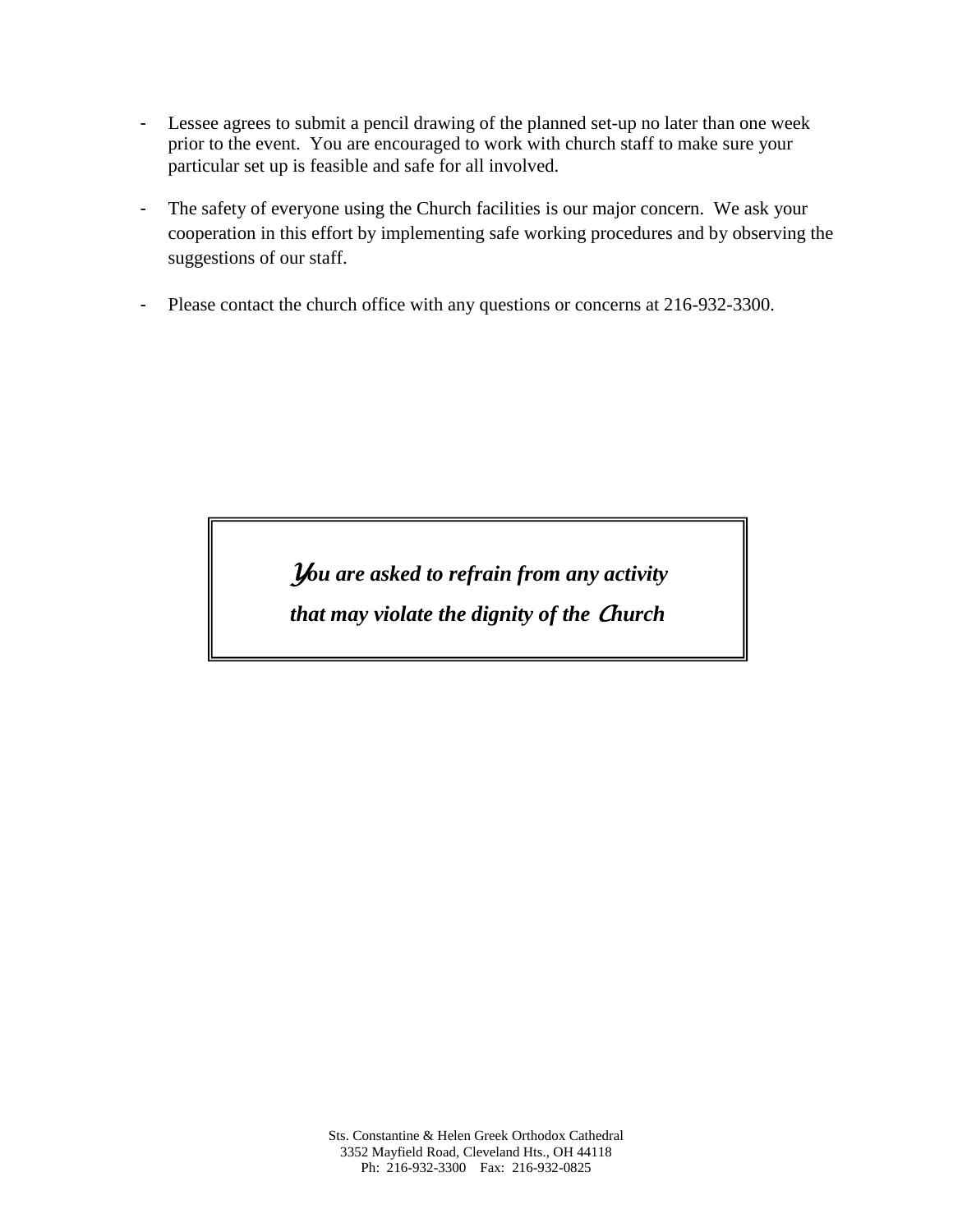# **CATHEDRAL CENTER KITCHEN PROTOCOL**

The following items/equipment may be used by caterers or lessee using **CATHEDRAL CENTER** and its kitchen facility.

Coffee Urns Carafes Ice (from ice maker) Refrigerator / Freezer Work tables Convection ovens **\*** Standard ovens and stoves **\*** Tilt skillets **\*** Serving carts Tables and chairs for seating

**\****Please see custodian for operating instructions prior to use*

- All cooking grease must be put in coffee cans or other metal containers. Do NOT pour grease into the sink drains.
- Wipe up floor spills as they occur. Alert staff if moping is necessary.
- Alert staff when trash can is full and needs to be removed or if a problem occurs with any of the equipment.
- Lessee and/or Caterer are not permitted inside the main storage room, utility closet or kitchen storage room. Please check with the custodian on duty with any special needs.
- Dishwasher / garbage disposal / convection ovens / tilt skillets may be used ONLY after instructions from custodian on duty *(Cathedral Center).*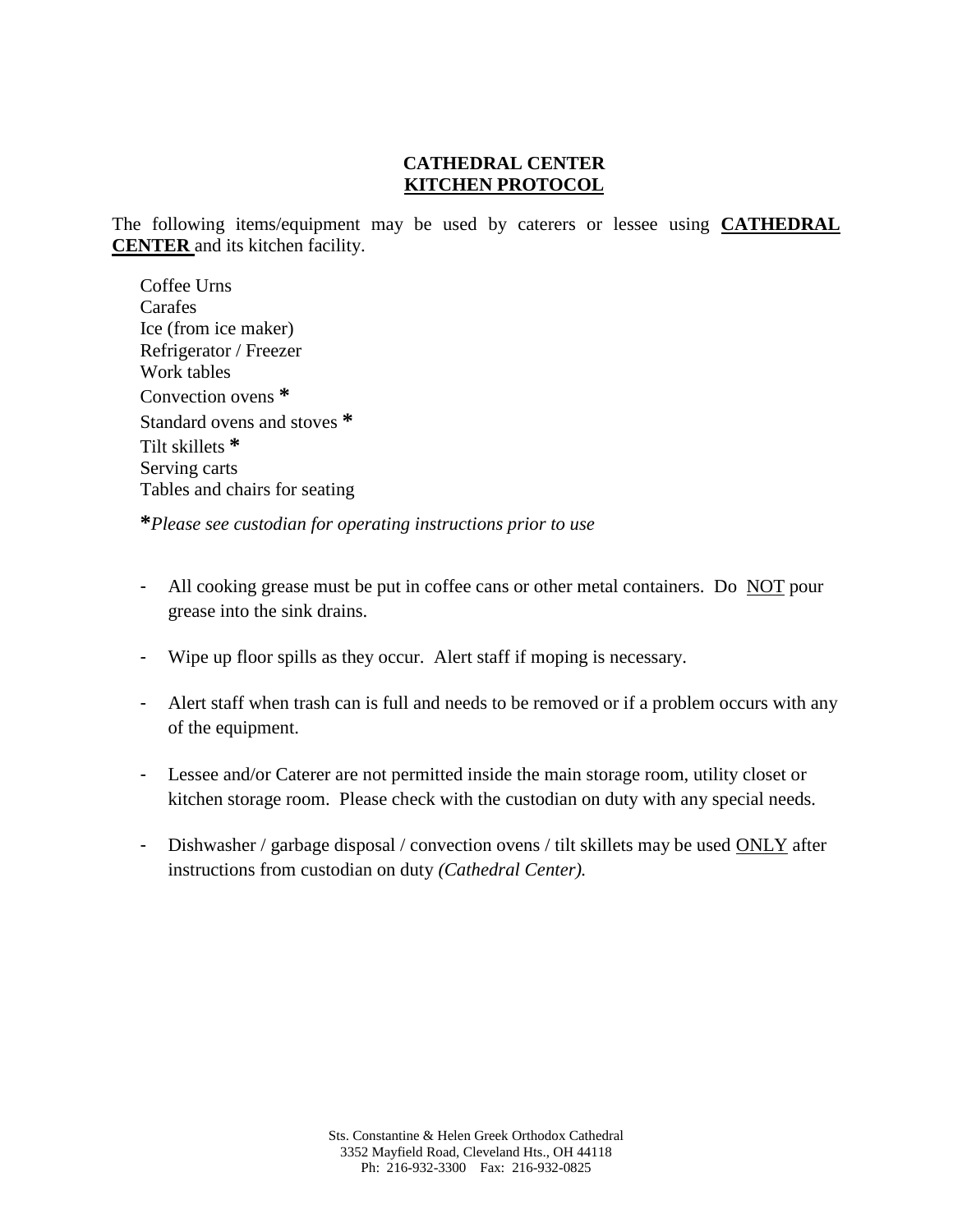### **CATHEDRAL CENTER CLEAN-UP CHECK LIST**

| Coffee Urns                             | Emptied and rinsed out                                                  |
|-----------------------------------------|-------------------------------------------------------------------------|
| <b>Serving Carts</b>                    | Wiped down and returned to kitchen area                                 |
| Convection Ovens Cleaned and turned off | Racks in place                                                          |
|                                         | Spills wiped up                                                         |
| Refrigerator /<br>Freezer               | No food left behind<br>All racks in place<br>Spills wiped up            |
| Stoves and Ovens Cleaned and turned off | All racks in place<br>Spills wiped up                                   |
| Dishwasher                              | Emptied and food trap cleaned                                           |
| <b>Counter Tops</b>                     | Cleaned                                                                 |
| Kitchen Floor                           | Swept and ready for mopping                                             |
| <b>Sinks</b>                            | Cleaned<br>Empty of any and all utensils, pans, dishes,<br>debris, etc. |
| Tables, Chairs                          | Wiped off (if needed) after removing the<br>table coverings             |

(Signature of Lessee) (Date)

(Staff Initials)

\_\_\_\_\_\_\_\_\_\_\_\_\_\_\_\_